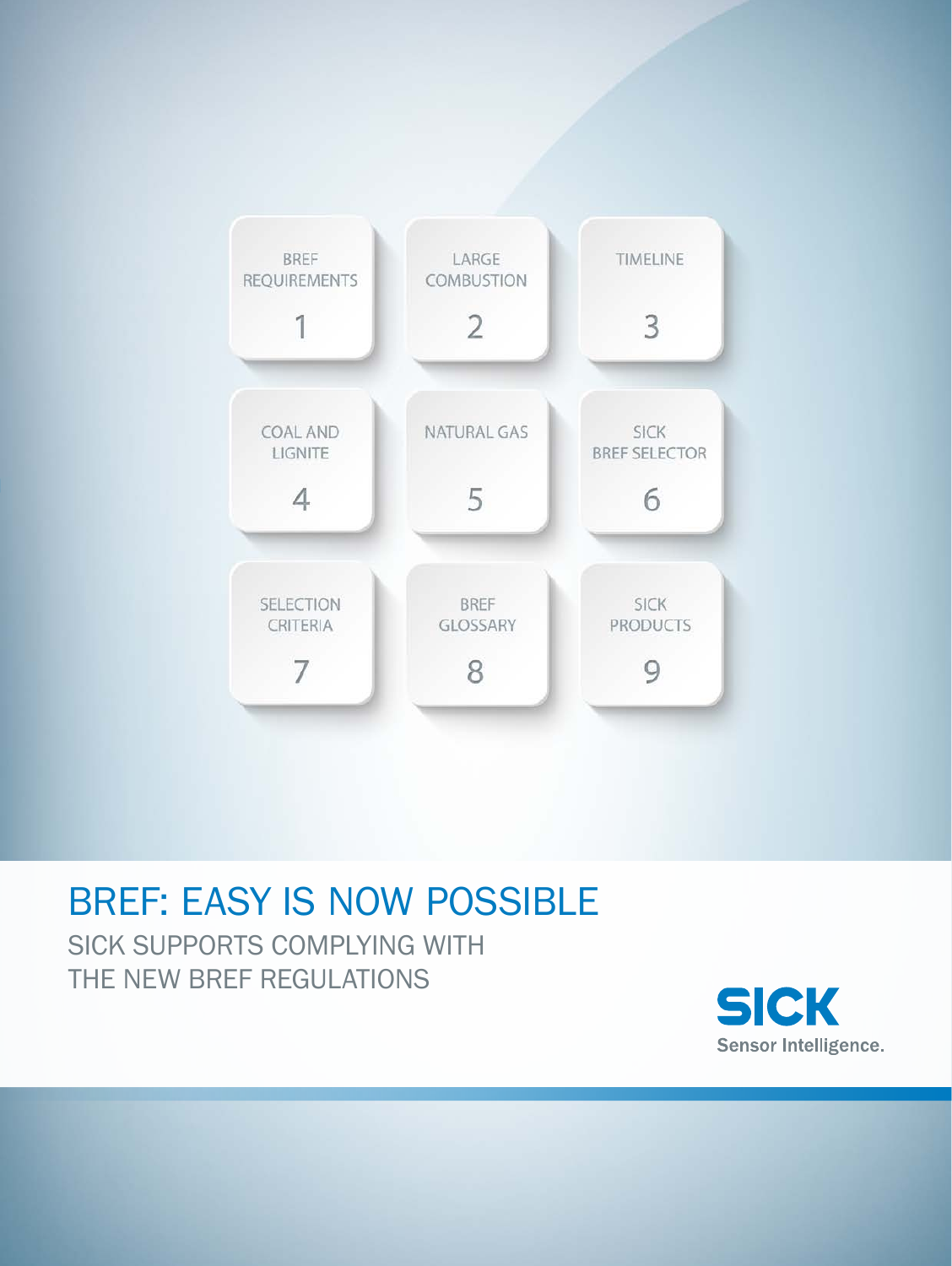### BREF REGULATIONS

Emissions may differ considerably depending on the type of industrial activity. For each type of industrial activity, there is a document that represents an overview of the Best Available Techniques – called the Best Available Techniques Reference Document, or BREF. Currently, 32 BREFs exist, covering all kinds of industrial processes.



NEW EU ENVIRONMENTAL STANDARDS FOR LARGE COMBUSTION PLANTS BY THE EUROPEAN COMMISSION



The aim of the EU policy on LCPs is to reduce emissions to air, water and land – including measures related to waste – in order to achieve a high level of protection of the environment as a whole. Legislation exists both on the national level and the EU level to prevent or, as much as possible, to limit emissions of harmful substances into air, water, and soil. The emission levels that are permitted are those consistent with Best Available Techniques, or BATs.

BATs are designed to achieve a high level of protection of the environment and are both economically and technically feasible and accessible to the operator.

LARGE COMBUSTION 2

LCPs vary significantly in size: Large LCPs are defined with a thermal input between 301 and 500 MWth; very large LCPs with a thermal input greater than 500 MWth.

LCPs use large amounts of fuels to produce useful forms of energy. The range of fuels stretches from solid fuels to gaseous fuels. The focus for LCPs is to reduce their emissions of acid gas polluants, particulate matter and ozone precursors from LCPs.

Fuels are for example:

- Solids: Coal, lignite, biomass, peat.
- Liquids: HFO (heavy fuel oil), gas oil in boilers and engines, gas oil in gas turbines.
- Gaseous: Natural gas and process gas from iron and steel plants and chemical industry.
- Co-incineration of waste with solid fuels.

**TIMELINE** 3

Once a BREF has been updated and its BAT conclusions adopted, permitting authorities in the Member States have a period of four years in which they must review and, if necessary, update their permits to ensure that the new Emission Limit Values (ELVs), based on the new BAT conclusions, will be met.

For LCPs this means the implementation will need to be completed by July 2021 at the latest.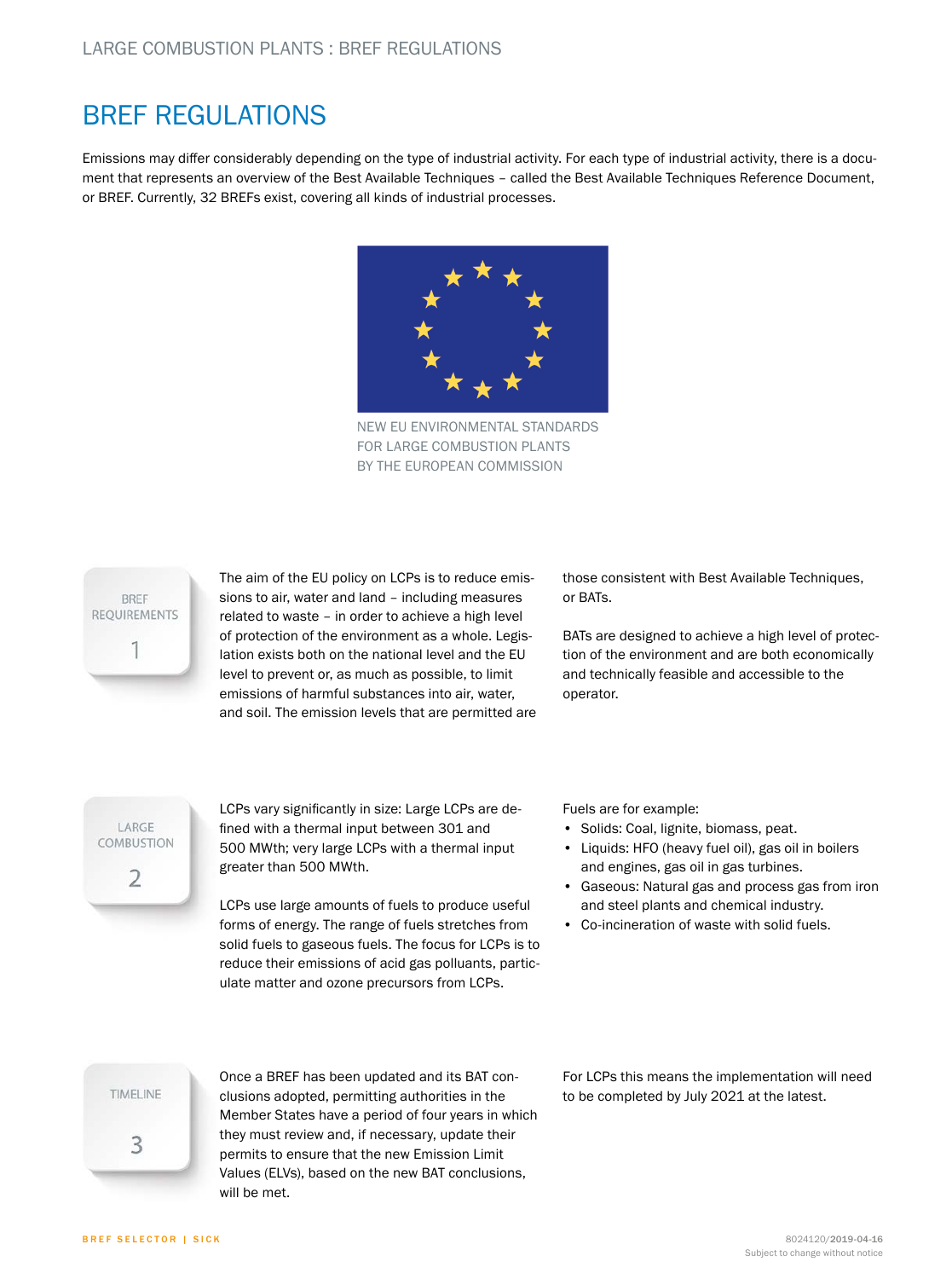|                               |                            | NEW COMPONENT TO BE MONITORED |                                            |           |                                                        |                                                 |  |
|-------------------------------|----------------------------|-------------------------------|--------------------------------------------|-----------|--------------------------------------------------------|-------------------------------------------------|--|
| <b>COAL AND</b><br>LIGNITE    |                            |                               | <b>Plant size</b><br>Example new component | Fuel type | New plants<br>(mg/Nm <sup>3</sup> )                    | <b>Existing plants</b><br>(mg/Nm <sup>3</sup> ) |  |
| 4                             |                            |                               |                                            |           | Yearly average and average over the<br>sampling period |                                                 |  |
|                               |                            |                               |                                            | COAL      |                                                        |                                                 |  |
| components                    | sure                       | HG                            | < 300 MW - once every<br>three months      |           | $< 1 - 3$                                              | $< 1 - 9$                                       |  |
|                               |                            |                               | $>$ 300 MW - continuous                    |           | $< 1 - 2$                                              | $< 1 - 4$                                       |  |
| of the                        | <b>ea</b>                  |                               |                                            | LIGNITE   |                                                        |                                                 |  |
| one<br><u>.ഗ</u><br>옆<br>NEW: | Ĕ<br>೭<br>HG<br>obligatory |                               | $<$ 300 MW – once every<br>three months    |           | $< 1 - 5$                                              | $< 1 - 10$                                      |  |
|                               |                            |                               | > 300 MW - continuous                      |           | $< 1 - 4$                                              | $< 1 - 7$                                       |  |

b. NATURAL GAS 5

### TIGHTER EMISSION LIMITS TO BE OBSERVED

|  |                                                            |                                                                                                                                                  | Type of combustion plant<br>Example from range of new<br>components                                                   | <b>Total rated</b><br>thermal<br>input | BAT-AELs $(mg/Nm^3)$ |                                                         |  |  |  |  |
|--|------------------------------------------------------------|--------------------------------------------------------------------------------------------------------------------------------------------------|-----------------------------------------------------------------------------------------------------------------------|----------------------------------------|----------------------|---------------------------------------------------------|--|--|--|--|
|  |                                                            |                                                                                                                                                  |                                                                                                                       | $(MW_{th})$                            | Yearly average       | Daily average or<br>average over the<br>sampling period |  |  |  |  |
|  |                                                            |                                                                                                                                                  | Open-cycle gas turbines (OCGTs)                                                                                       |                                        |                      |                                                         |  |  |  |  |
|  |                                                            | NO <sub>x</sub>                                                                                                                                  | • New OCGT                                                                                                            | $\geq 50$                              | $15 - 35$            | $25 - 50$                                               |  |  |  |  |
|  |                                                            |                                                                                                                                                  | • Existing OCGT (excl. tur-<br>bines for mechanical drive<br>applications) - except for<br>plants operated < 500 h/yr | $\geq 50$                              | $15 - 50$            | $25 - 55$                                               |  |  |  |  |
|  |                                                            |                                                                                                                                                  | Combined-cycle gas turbines (CCGTs)                                                                                   |                                        |                      |                                                         |  |  |  |  |
|  |                                                            | NO <sub>x</sub>                                                                                                                                  | • New CCGT                                                                                                            | $\geq 50$                              | $10 - 30$            | $15 - 40$                                               |  |  |  |  |
|  | NEW: Differentiation per process type<br>(OCGT/CCGT/OCCGT) |                                                                                                                                                  | • Existing CCGT with a net total<br>fuel utilisation $<$ 75 %                                                         | $50 - 600$                             | $10 - 45$            | $35 - 55$                                               |  |  |  |  |
|  |                                                            |                                                                                                                                                  | • Existing CCGT with a net total<br>fuel utilisation of $\geq$ 75 %                                                   | $50 - 600$                             | $25 - 50$            | $35 - 55$                                               |  |  |  |  |
|  |                                                            |                                                                                                                                                  | • Existing CCGT with a net total<br>fuel utilisation of $<$ 75 %                                                      | $\geq 600$                             | $10 - 40$            | $18 - 50$                                               |  |  |  |  |
|  |                                                            |                                                                                                                                                  | • Existing CCGT with a net total<br>fuel utilisation of $\geq$ 75 %                                                   | $\geq 600$                             | $10 - 50$            | $18 - 55$                                               |  |  |  |  |
|  |                                                            |                                                                                                                                                  | Open- and combined-cycle gas turbines                                                                                 |                                        |                      |                                                         |  |  |  |  |
|  | NO <sub>x</sub>                                            | • Gas turbine put into operation<br>no later than November 27,<br>2003, or existing gas turbines<br>for emergency use and<br>operated < 500 h/yr | $\geq 50$                                                                                                             | No BAT-AEL                             | $60 - 140$           |                                                         |  |  |  |  |
|  |                                                            |                                                                                                                                                  | • Existing gas turbine for me-<br>chanical drive applications -<br>except for plants operated<br>< 500 h/yr           | $\geq 50$                              | $15 - 50$            | $25 - 55$                                               |  |  |  |  |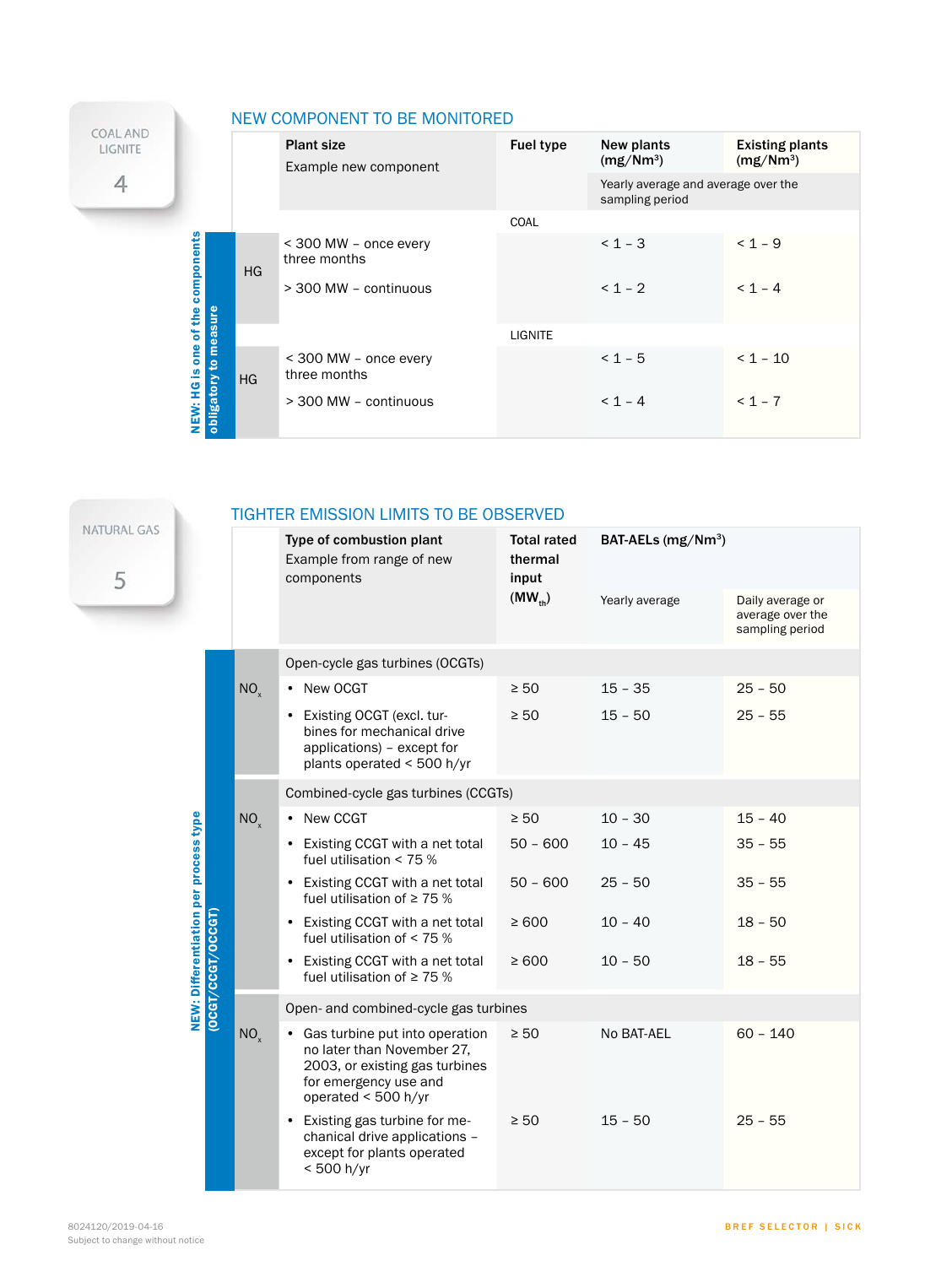SICK **BREF SELECTOR** 

6

### Guideline values in the field of analytical measuring technology

| Type of Industry         |             | Power - LCP 2017   |                              |                                |                | $\checkmark$ | $\mathbf{1}$      | You |
|--------------------------|-------------|--------------------|------------------------------|--------------------------------|----------------|--------------|-------------------|-----|
| Plant type               |             | <b>Solid Fuels</b> |                              |                                |                | $\checkmark$ | $\mathbf{1}$      |     |
| Type of Installation     |             | existing           |                              |                                | $\check{~}$    | $\mathbf{1}$ |                   |     |
| Average type             |             | Yearly             |                              |                                |                |              | $\mathbf{1}$      |     |
| Process type             |             | Coal               |                              | $\checkmark$                   | $\overline{1}$ |              |                   |     |
| Combustion MW(th) $>100$ |             |                    | $\check{~}$                  |                                |                |              | $\mathbf{1}$      |     |
| Process_Type             |             |                    | Limit                        | Operating_hours Operating_date |                |              |                   |     |
| Coal                     | <b>SO2</b>  | Component          | 95-200 mg/Nm <sup>s</sup>    | ---                            | ---            |              | Average<br>Yearly |     |
| Coal                     | Nox         |                    | 100-180 mg/Nm <sup>s</sup>   | ---                            | ---            |              | Yearly            |     |
| Coal                     | <b>DUST</b> |                    | $2-14$ mg/Nm <sup>s</sup>    | > 1500 h/yr                    | ---            |              | Yearly            |     |
| Coal                     | HCI         |                    | 20 mg/Nm <sup>s</sup>        | ---                            | ---            |              | Yearly            |     |
| Coal                     | HCI         |                    | 1-7 mg/Nm <sup>s</sup> FGD   | ---                            | ---            |              | Yearly            |     |
| Coal                     | HF          |                    | $<$ 1-3 mg/Nm <sup>s</sup>   | ---                            | ---            |              | Yearly            |     |
| Coal                     | HF          |                    | $1-7$ mg/Nm <sup>s</sup>     | ---                            | ---            |              | Yearly            |     |
| Coal                     | Hg          |                    | $< 1 - 9$ mg/Nm <sup>s</sup> | ---                            | ---            |              | Yearly            |     |
| Coal                     | HCI         |                    | 20 mg/Nm <sup>s</sup>        | <500 h/yr                      | ---            |              | Yearly            |     |
| Coal                     | HCI         |                    | 20 mg/Nm <sup>s</sup> FBC    |                                | ---            |              | Yearly            |     |
| Coal                     | HCI         |                    | $1-5$ mg/Nm <sup>s</sup>     | ---                            | ---            |              | Yearly            |     |
|                          |             |                    |                              |                                |                |              |                   |     |
|                          |             |                    |                              |                                |                |              |                   |     |
|                          |             |                    |                              |                                |                |              |                   |     |
|                          |             |                    |                              |                                |                |              |                   |     |
|                          |             |                    |                              |                                |                |              |                   |     |
|                          |             |                    |                              |                                |                |              |                   |     |
|                          |             |                    |                              |                                |                |              |                   |     |
|                          |             |                    |                              |                                |                |              |                   |     |
|                          |             |                    |                              |                                |                |              |                   |     |

#### SICK BREF SELECTOR

The new BREF regulations 2017 for large combustion plants are more than complex. In order to assist users for a better understanding of the complex application basics, SICK has developed a corresponding data-based tool, checked and approved by TÜV Germany. To be on the safe side and to implement the new rules and regulations correctly, please ask our sales team for support. We would be happy to provide you with professional advice through using our BREF Selector. Please call your SICK sales person for an appointment.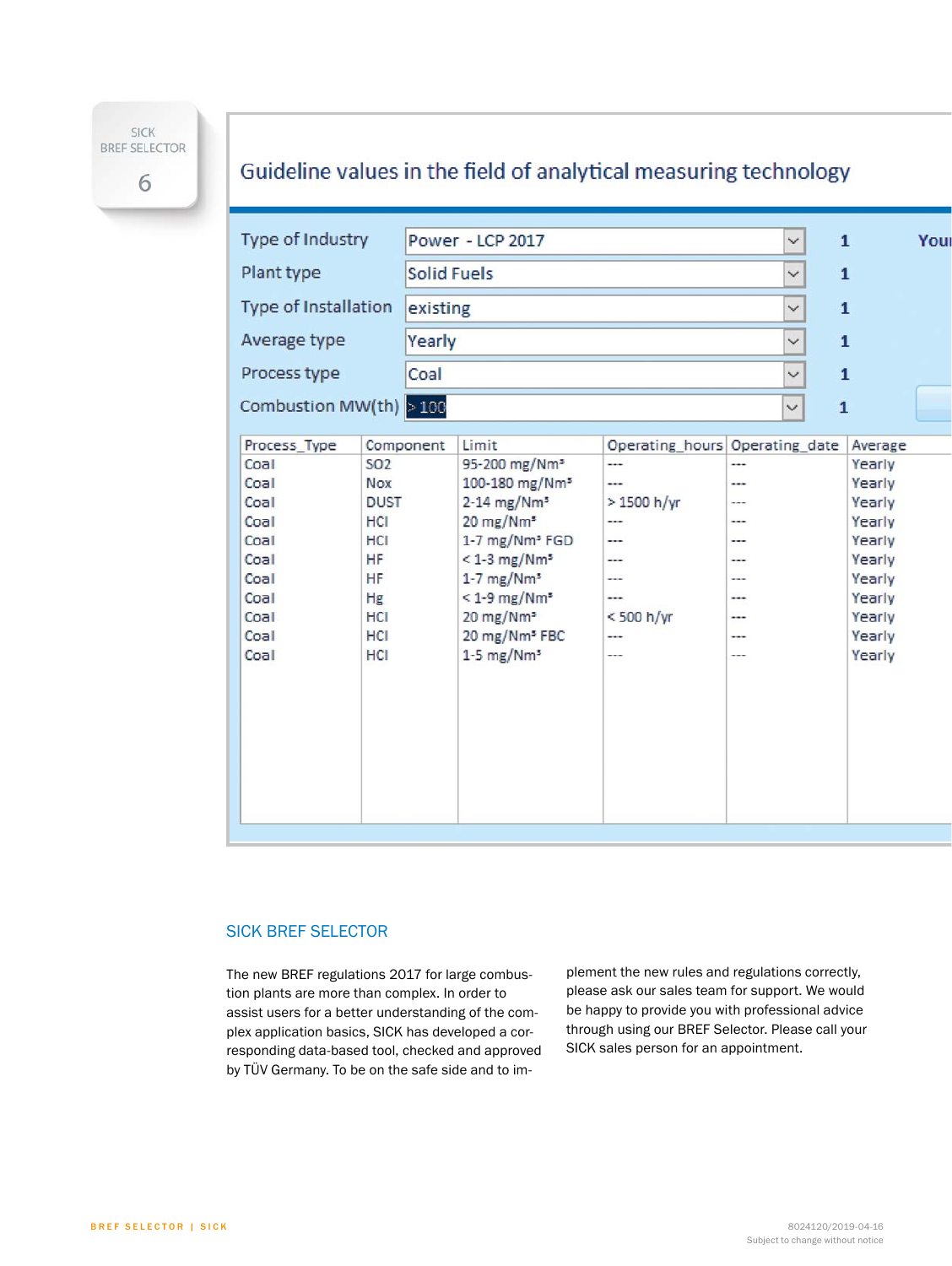|                      |                                                   | <b>SICK</b><br>Sensor Intelligence.                                                                                                                                                                                                                                                                                                                                                                                                                                                                                                                                                                                                                                                                                                                                         | X |
|----------------------|---------------------------------------------------|-----------------------------------------------------------------------------------------------------------------------------------------------------------------------------------------------------------------------------------------------------------------------------------------------------------------------------------------------------------------------------------------------------------------------------------------------------------------------------------------------------------------------------------------------------------------------------------------------------------------------------------------------------------------------------------------------------------------------------------------------------------------------------|---|
| search finds 11 hits |                                                   |                                                                                                                                                                                                                                                                                                                                                                                                                                                                                                                                                                                                                                                                                                                                                                             |   |
| Reset                | view details                                      |                                                                                                                                                                                                                                                                                                                                                                                                                                                                                                                                                                                                                                                                                                                                                                             |   |
| Remark               |                                                   |                                                                                                                                                                                                                                                                                                                                                                                                                                                                                                                                                                                                                                                                                                                                                                             |   |
|                      |                                                   | These BAT-AELs do not apply to plants operated < 1500 h/yr.<br>For plants combusting fuels where the average chlorine content is 1000 mg/kg (dry) or higher, the higher end of the BA<br>In the case of plants fitted with wet FGD with a downstream gas-gas heater.<br>The higher end of the BAT-AEL range is 7 mg/Nm3 in the following cases: plants fitted with wet FGD with a downstrear<br>The lower end of the BAT-AEL range can be achieved with specific mercury abatement techniques<br>For plants operated < 500 h/yr, these levels are indicative.<br>For FBC boilers, the higher end of the BAT-AEL range is 20 mg/Nm3.<br>The lower end of these BAT-AEL ranges may be difficult to achieve in the case of plants fitted with wet FGD and a dow<br>checked and |   |
|                      |                                                   | approved by                                                                                                                                                                                                                                                                                                                                                                                                                                                                                                                                                                                                                                                                                                                                                                 |   |
|                      | SELECTION<br>CRITERIA<br>7<br>٠<br>• Type of fuel | <b>TÜV Germany</b><br>The following aspects must be observed and con-<br>sidered when updating your plant to be compliant<br>with the new BREF regulations:<br>Thermal input in MW                                                                                                                                                                                                                                                                                                                                                                                                                                                                                                                                                                                          |   |

- Start of plant operation
- Operation time per year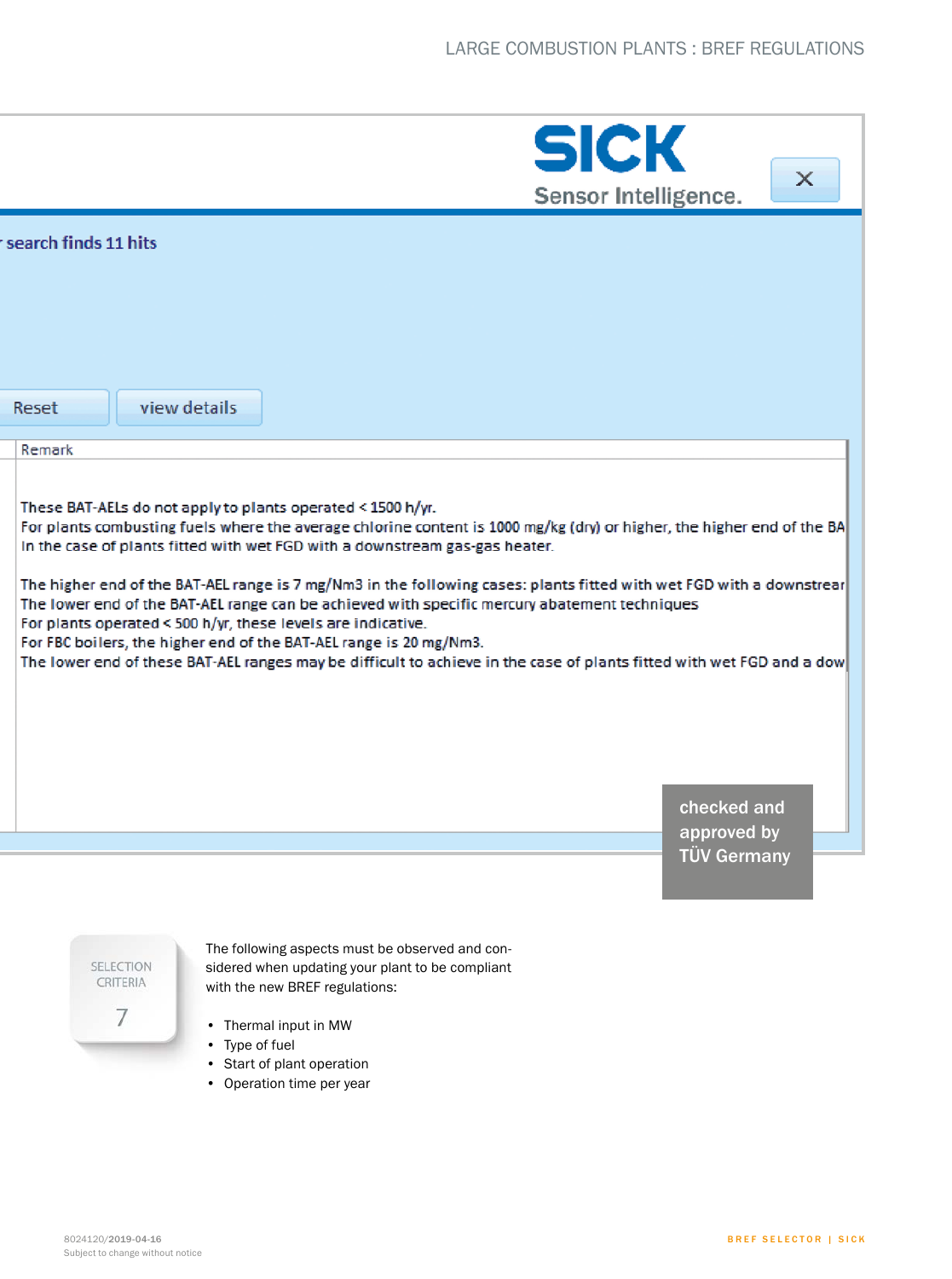#### LARGE COMBUSTION PLANTS : BREF REGULATIONS

**BREF** GLOSSARY 8

| <b>ASK</b>      | Annular shaft kiln                                              |
|-----------------|-----------------------------------------------------------------|
| <b>BAT</b>      | Best available technique                                        |
| <b>BAT-AEEL</b> | Best available techniques - associated energy efficiency levels |
| BAT-AEL         | Best available techniques - associated emission levels          |
| <b>BREF</b>     | Best available techniques reference (document)                  |
| <b>CCGT</b>     | Combined-cycle gas turbine                                      |
| COG             | Coke oven gas                                                   |
| <b>DLN</b>      | Dry low-NO <sub>x</sub> burners                                 |
| <b>ESP</b>      | Electrostatic precipitator                                      |
| <b>FGD</b>      | Flue-gas desulphurization                                       |
| <b>GT</b>       | Gas turbine                                                     |
| <b>IGCC</b>     | Integrated gasification combined cycle                          |
| <b>LCP</b>      | Large combustion plant                                          |
| <b>LRK</b>      | Long rotary kiln                                                |
| <b>MFSK</b>     | Mixed feed shaft kiln                                           |
| <b>OSK</b>      | Other shaft kiln                                                |
| <b>PFRK</b>     | Parallel flow regenerative kiln                                 |
| <b>PRK</b>      | Rotary kiln with preheater                                      |
| <b>SCR</b>      | Selective catalytic reduction                                   |
| <b>SNCR</b>     | Selective non-catalytic reduction                               |

SICK **PRODUCTS** 9

SICK's analyzer components and solutions provide forward-thinking concepts for measuring tasks in the fields of emission and process measurement technology. Typical fields of application include emission and process measurements in power plants, waste incineration plants, cement plants, and the chemical industry.

One example is the MERCEM300Z extractive mercury gas analyzer, which monitors Hg emissions in flue gases with high reliability, down to the smallest measuring ranges. Our range of dust concentration monitors fulfills the requirements of the new BREF.





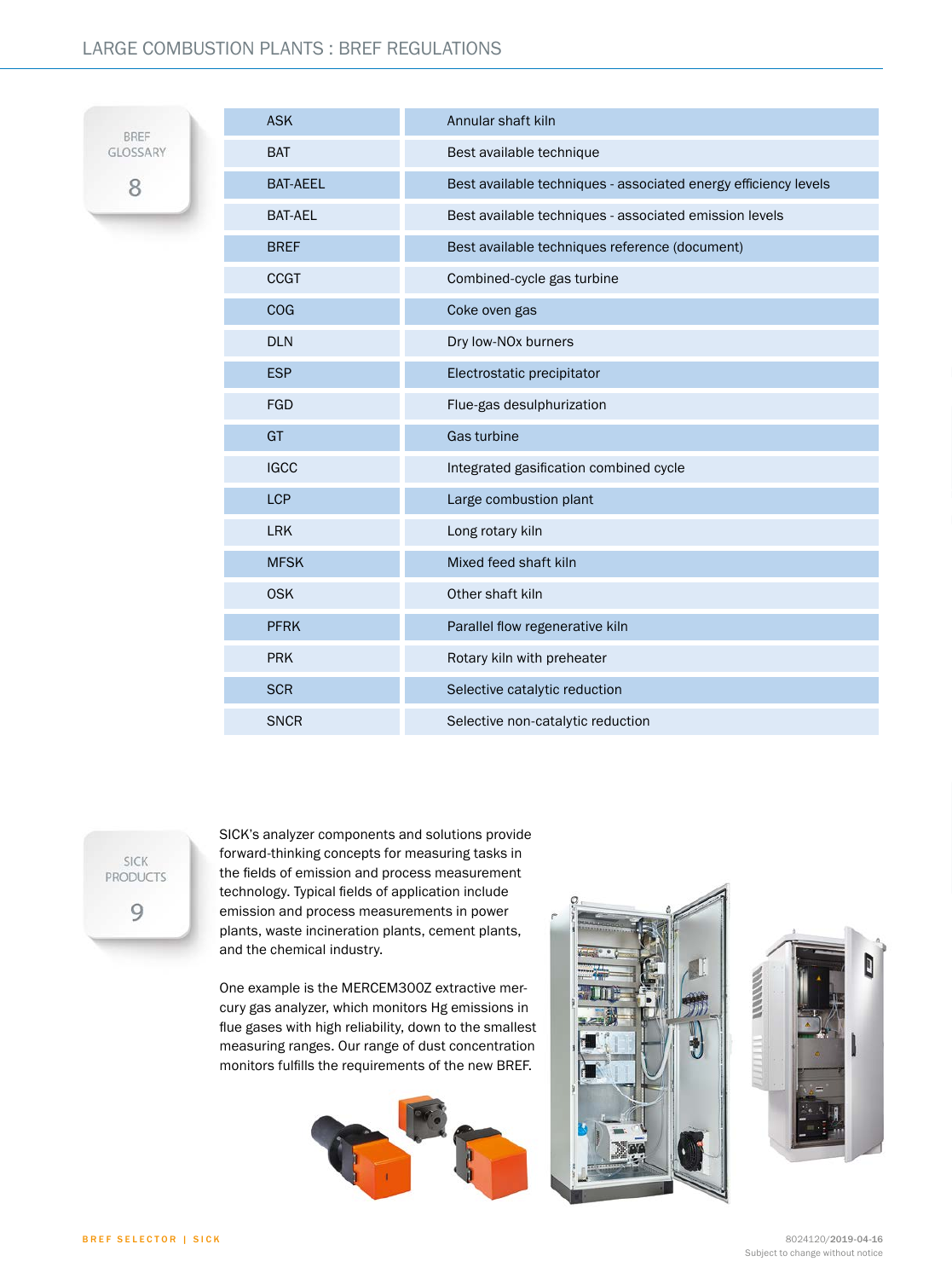

#### Challenges in the power industry

The power industry faces a number of challenges when generating electricity. In every plant, the efficient use of fuel and protection of assets are of utmost importance to ensure optimum profitability. Emission monitoring and pollution control are requirements in nearly every country.

SICK is an ideal partner for the power industry. With our broad range of intelligent sensors and solutions, which have proven their applicability in all areas of the power generation process, from material flow, to pollution control, to emissions monitoring – all from a single source.

#### Emissions monitoring

The regulatory requirements for emission monitoring and reporting are becoming more stringent in nearly every country in the world. In order to ensure compliance, many customers turn to SICK to meet their needs for monitoring solutions for dust, volume flow, and continuous gas emissions.